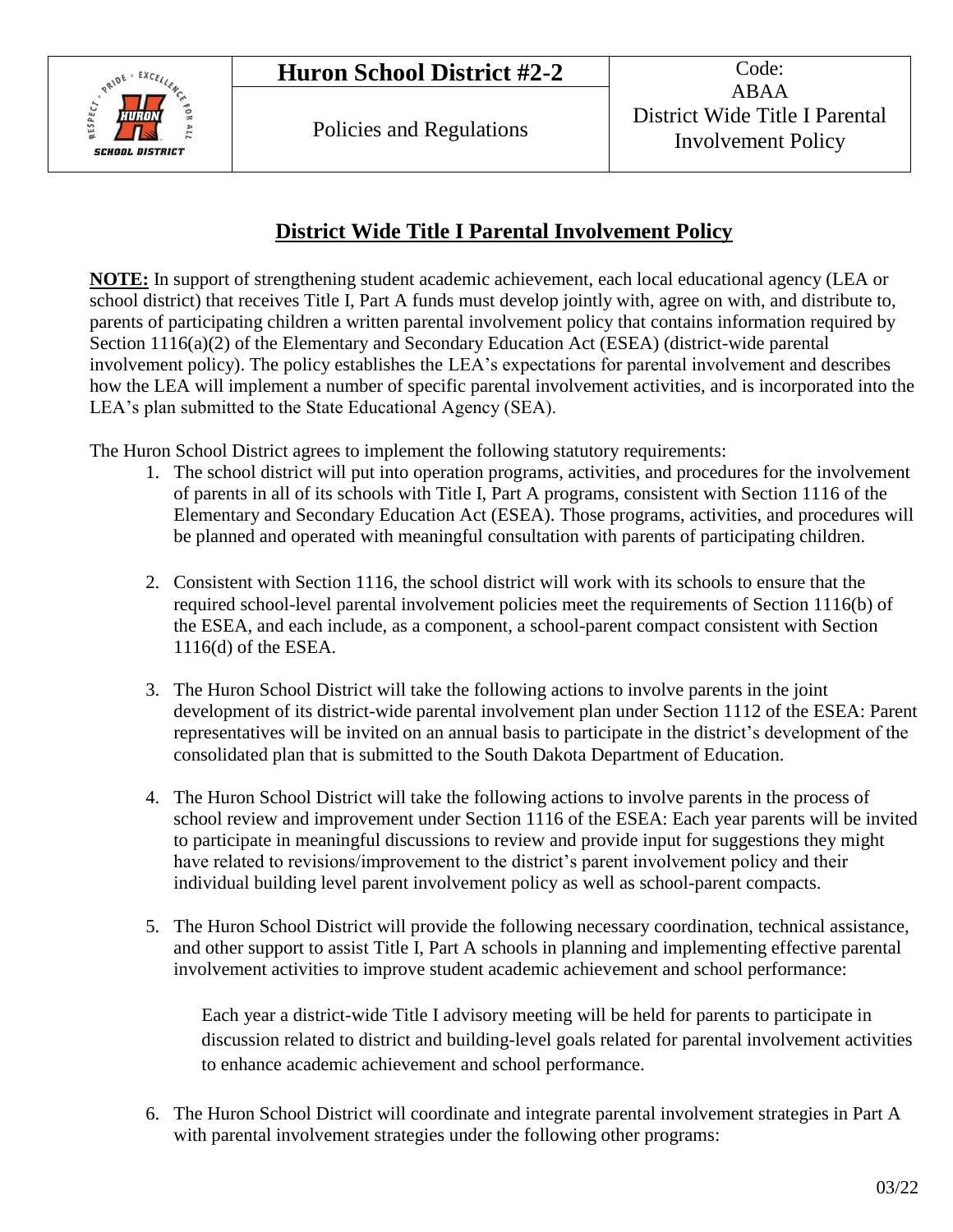## **Huron School District #2-2** Code:



- a. Parents with children supported by Title I, Part A funds will be invited to participate in training provided by their child's individual Title I school, Head Start, Even Start, and Birth to Three to integrate strategies between and within each of these programs.
- 7. The Huron School District will take the following actions to conduct, with the involvement of parents, an annual evaluation of the content and effectiveness of this parental involvement policy in improving the quality of its Title I, Part A schools. The evaluation will include identifying barriers to greater participation by parents in parental involvement activities (with particular attention to parents who are economically disadvantaged, are disabled, have limited English proficiency, have limited literacy, or are of any racial or ethnic minority background). The district will use the finding of the evaluation about its parental involvement policy and activities to design strategies for more effective parental involvement, and to revise, if necessary, (and with the involvement of parents) its parental involvement policies:
	- a. Each spring parents will be invited by school district/building-level personnel to participate in an advisory meeting to review the district parental involvement policy as well as their building level parent involvement policy and parent-teacher compacts. Input from the parents and other members of the community will then be used in revising/improving parental involvement throughout the district and individual buildings.
- 8. The Huron School District will build the schools' and parents' capacity for strong parental involvement, in order to ensure effective involvement of parents and to support a partnership among the school involved, parents, and the community to improve student academic achievement, through the following activities specifically described below.
	- a. The Huron School District will, with the assistance of its Title I, Part A schools, provide assistance to parents of children served by the school district or school, as appropriate, in understanding topics such as the following, by undertaking the actions described in this paragraph—
		- the State's academic content standards,
		- the state's student academic achievement standards, the state and local academic assessments including alternate assessments,
		- $\bullet$  the requirements of Part A,
		- how to monitor their child's progress, and
		- how to work with educators

Small group meetings and conferences will be held throughout the school year as well as home visits. Printed material will also be used as a vehicle to help parents better understand the state's content standards, state and local assessments, and how to monitor their own children's progress (e.g., Parent Portal) and suggestions on how to communicate with school personnel.

b. The Huron School District will, with the assistance of its schools, provide materials and training to help parents work with their children to improve their children's academic achievement, such as literacy training, and using technology, as appropriate, to foster parental involvement by: